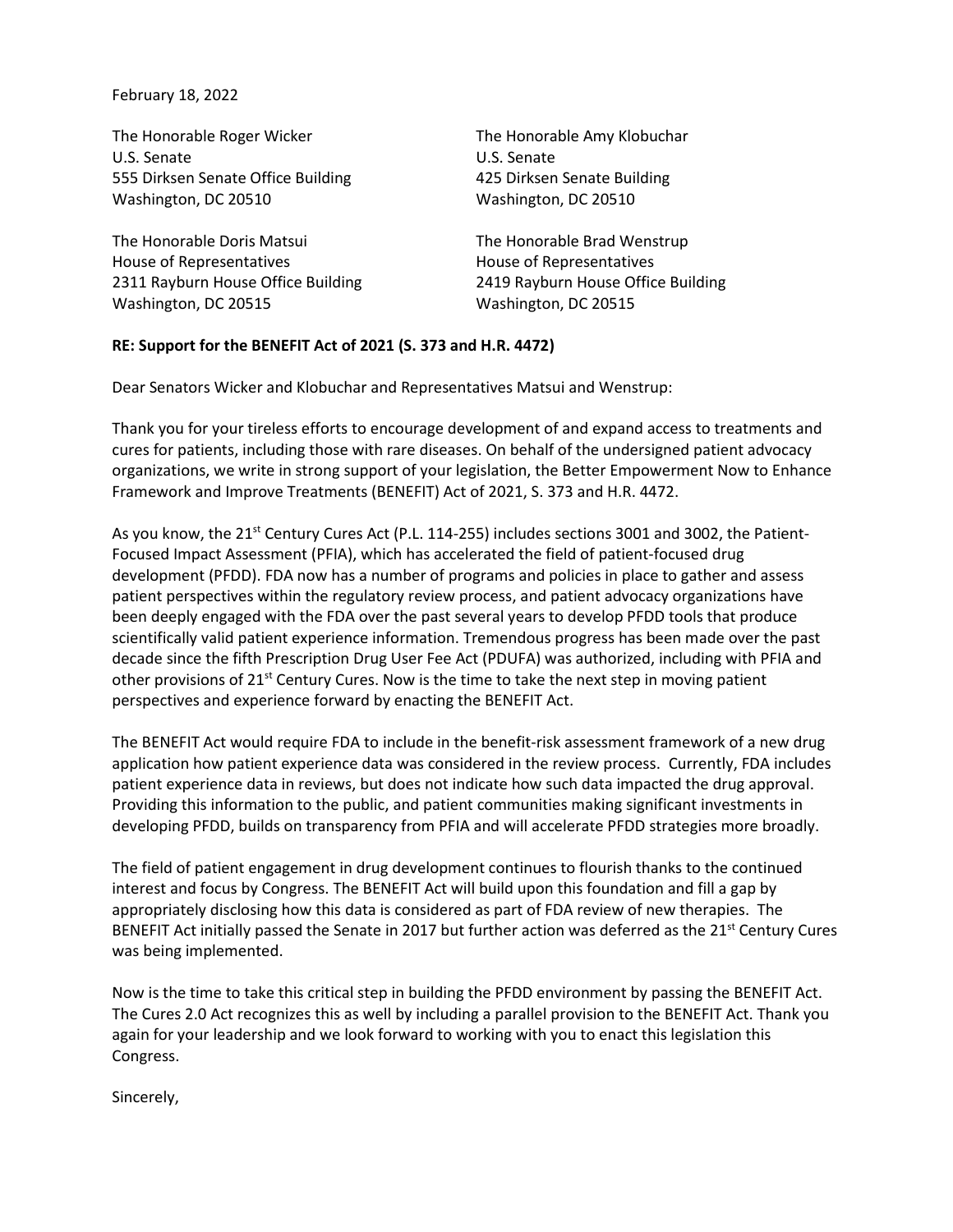Alport Syndrome Foundation ALS Association Alstrom Syndrome International Ara Parseghian Medical Research Foundation Barth Syndrome Foundation Best Day Ever Foundation Beyond Celiac Casimir LLC Coalition Duchenne CSNK2A1 Foundation Cure CMD Cure HHT Cure Sanfilippo Foundation Cure SMA CureDuchenne Dravet Syndrome Foundation Dup15q Alliance Emily's Entourage EveryLife Foundation for Rare Diseases FND Hope FORCE: Facing Our Risk of Cancer Empowered Foundation for Prader-Willi Research Foundation to Eradicate Duchenne Genetic Alliance Global Liver Institute Hannah's Hope Fund Hemophilia Federation of America Hope For Marian Immune Deficiency Foundation International Pemphigus and Pemphigoid Foundation Jett Foundation Kindness Over Muscular Dystrophy Little Hercules Foundation Little Miss Hannah Foundation Lupus Foundation of America M-CM Network MLD Foundation National Ataxia Foundation National Multiple Sclerosis Society National Niemann Pick Disease Foundation NBIA Disorders Association Organic Acidemia Association Parent Project Muscular Dystrophy Phelan-McDermid Syndrome Foundation PXE International RASopathies Network Rivkin Center for Ovarian Cancer RUNX1 Research Program